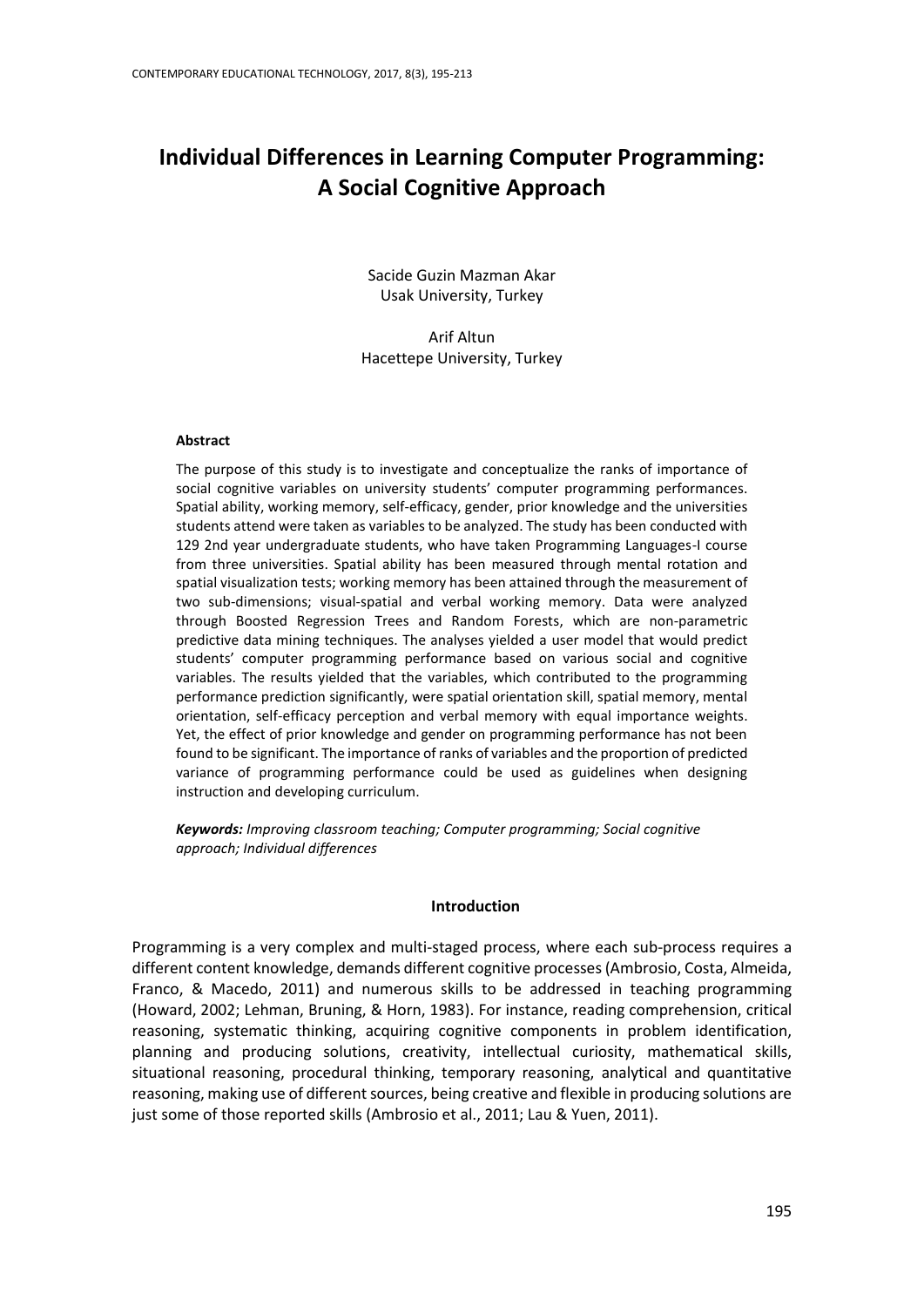Programming competencies are based on knowledge and skills; knowledge consists of definitions, facts, language constructs (i.e., syntax) and specific algorithms of programming knowledge whereas programming skills consists of certain required actions including the strategies in applying this knowledge (Caspersen, 2007). Individuals perform differently when they transfer their knowledge of programming knowledge into actions. Yet, whether there is any individual differences and how those differences play a role in programming remain a salient question to be explored.

In search of an answer to explore these individual differences, researchers undertake an expertnovice paradigm. The main underlying premise with expert-novice paradigm is that if we knew how experts perform and which steps they follow; one can easily observe the differences between users. Therefore, these differences help educators to make judgments about (i.e., (Ambrosio et al., 2011; Mancy & Reid, 2004), and develop instructional guidance in teaching programming for poor or unsuccessful individuals(i.e., Mason, Seton & Cooper, 2016). Research about the individuals with high programming performance in general reported that those individuals are intelligent, intellectually challenging, and able to think analytically (Byrne & Lyons, 2001). In a recent study, Lin et al. (2016) explored students' cognitive processes while debugging programs and found that expert (high-performance) students traced programs in a more logical manner.

Since the 1950s, researchers wanted to determine which variables are more effective in predicting computer programming performances (i.e., Alspaugh, 1972; Bergersen & Gustafsson, 2011; Merrienboer & Paas, 1990; Rowan, 1957), mainly using the expert-novice paradigm (Lin, Wu, Hou, Lin, Yang, & Chang, 2016). Among those variables are gender, personality, intelligence, attitude towards computers, experience, level of comfort, background in mathematics, courses taken, the playing of games (Charlton & Birkett, 1999; Wilson, 2002), academic background and psychological factors [\(Bergin & Reilly, 2006\)](#page-14-1), cognitive, behavioral and attitudinal factors (i.e., deRaadt et al., 2005), study habits (Willman, Linden, Kaila, Rajala, Laakso, & Salakoski, 2015) and cognitive skills (i.e., [Bergersen & Gustafsson, 2011\)](#page-14-2). Recently, on the other hand, there is a common criticism in that individual differences have not been sufficiently quantified [\(Bergersen](#page-14-2)  [& Gustafsson, 2011\)](#page-14-2), and the problem of construct validity in relation to programming performance has still not been resolved (Hannay, Arisholm, Engvik, & Sjoberg, 2010).

Learning a programming language is both social and cognitive activity. It is suggested in the literature that cognitive structures should be analyzed to understand a person's programming process (Caspersen, 2007), however the effect of cognitive skills on programming performance in studies has generally been neglected for a long time (Irons, 1982). Furthermore, students' understanding of "selves" might be a powerful predictor of their success in programming (Askar & Davenport, 2009); so, it would not be comprehensive if such social cognitive attributes are left out in analyses. With regard to instructional context, the measurement related to individuals' cognitive processes may be used as clues in developing course programs for educational purposes [\(Shute, 1991;](#page-17-0) Lin, et al., 2016). In addition, knowing about the factors which affect programming performance of individuals may be beneficial in supporting individuals which in advance come as disadvantaged (Byrne & Lyons, 2001). From this point of view, the purpose of this study is to explore the importance ranks of some certain cognitive and social variables when learning a programming language in an undergraduate setting.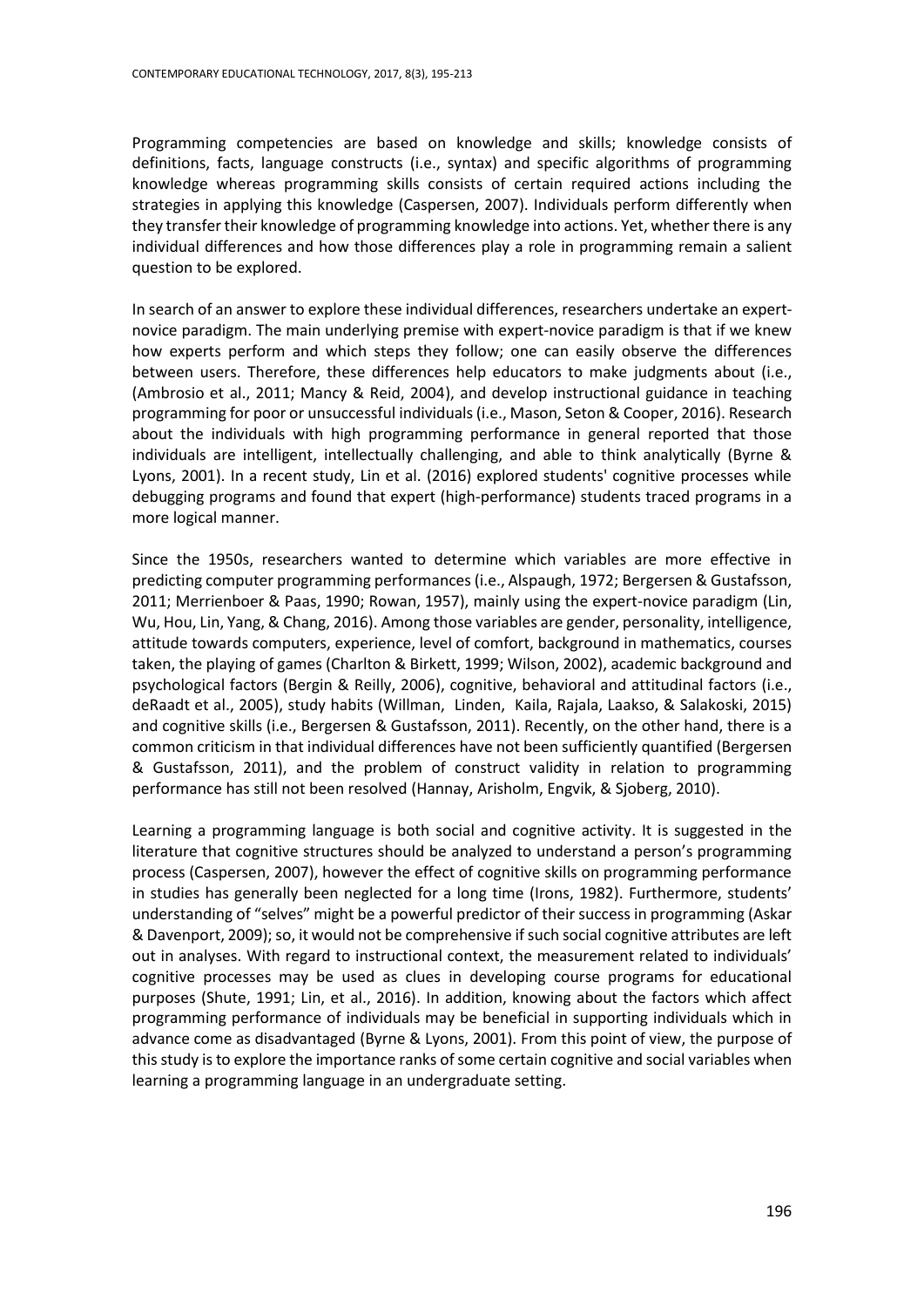## **Theoretical Background**

## **Individual Differences: Social and Cognitive Variables**

Individuals become different from each other both in terms of their general skills, preferences of knowledge processing, making inferences from knowledge, and applying them to new situations with varying learning tasks in real life situations. Different tasks, environments and outputs require different skills and abilities [\(Jonassen & Grabowski, 1993\)](#page-16-1). In cases where the effect of cognitive individual differences are not controlled, it has been stated that the efficiency of learning processes cannot clearly be put forth (Stalcup, 2005). Cognitive differences in didactic manipulations and the individual's performance are emphasized [\(Ackerman, Beier, & Bowen,](#page-14-3)  [2002\)](#page-14-3) and taking the differences in individuals' cognitive skills into consideration is important throughout life [\(Alwin, 1994\)](#page-14-3).

It has been well accepted that programming performance is not a sum of individual skills alone, but a hierarchy of skills where the programmer uses any of these skills at any stage [\(Jenkins,](#page-16-2)  [2002\)](#page-16-2). Furthermore, it has been underlined that cognitive skills such as perception, attention and memory capacity [\(Irons, 1982;](#page-16-3) [Jenkins, 2002\)](#page-16-2) and their interaction effects with(in) social interactions should be taken into consideration. Thus, the differences in cognitive processes are as a result of many cognitive factors among which are memory capacity, attention spans spatial skills, perceptions, language acquisition, mental models, problem solving, and reasoning. Working memory and spatial skills, nevertheless, are the most frequently reported variables when handling tasks in computer-based environments (Román-González, Pérez-González & Jiménez-Fernández, 2016; Pak, Rogers, & Fisk, 2006). In the following section, those variables will be presented briefly and reported based on the literature findings.

**Spatial ability***.* One of the individual differences which relates to programming performance is spatial ability, which is addressed differently in the forms of verbal, mathematical and reasoning skills, as a dimension of intelligence and heterogeneous skills clusters (Jones & Burnett, 2008). Spatial skill is defined in the most general sense as perception, coding, remembrance, transformation, differentiation of symbolic and non-verbal knowledge. It can be expressed that spatial characteristics such as location, dimension, size, distance, direction, shape and movement are cognitive [\(Lawton, 2010;](#page-16-4) McGee, 1979).

Spatial ability is closely related to daily life experiences and is needed for many processes such as interaction with various tools, remembering-depiction of space and direction, mental visualization, making plans, etc. [\(Lawton, 2010\)](#page-16-4). Spatial ability is also reported to be one of the major variables in the literature to determine cognitive differences [\(Blustein & Satel, 2003;](#page-14-4) Vicente & Williges, 1988), and academic success in many areas such as mathematics, physics, chemistry, engineering, architecture, medicine, graphics, art, computer sciences, etc. and in the choice of profession related to these areas (McGee, 1979; Wright, Thompson, Ganis, Newcombe, & Kosslyn, 2008).

**Working Memory***.* Working memory is a system which stores and integrates information during complex activities [\(Baddeley, 1992\)](#page-14-5). This cognitive structure has an important role in the performance of various complex cognitive tasks [\(Haavisto & Lehto, 2005\)](#page-15-0). Working memory, with its critical roles such as temporary activation of long-term memory, coordination of multiple duties, task switching and calling for strategies, organization of capacity to be used or allocated, emerges as a structure which determines the performance of other cognitive processes (Daneman & Merikle, 1996; Mancy & Reid, 2004).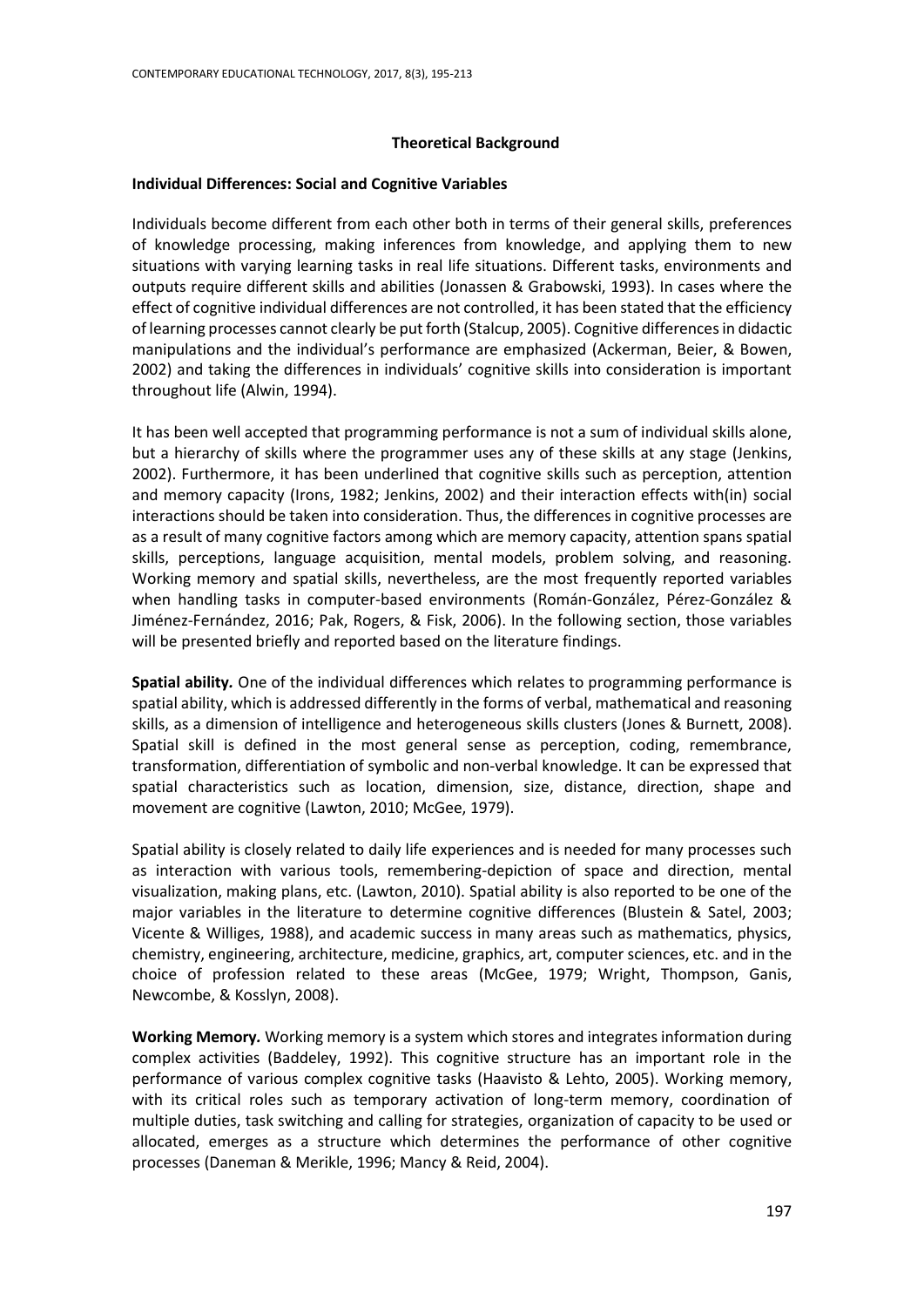Learning a programming language requires various syntactic (syntax) skills. Code writing, code reading, knowing unique writing rules for each programming language require individuals to put their verbal memory process at work. On the other hand, although a written program consists of small code particles, it requires navigation between the code particles and processes to achieve the perception of the whole program. The correction of errors, creating a mental model for the representation of its flow and hierarchy in relation to the program's algorithm bring individual's visual-spatial memory to the fore.

**Programming Self-Efficacy**. The belief of self-efficacy affects the individual's choice of efficiency in being successful when performing a task, the level of the effort spent, and resistance in dealing with difficulties and most importantly, performance (Bandura, 1977). Rather than knowledge, skill and previous success of the individual in any context, the individual's belief in the results of his own skills and efforts has a very strong effect (Pajares, 1996). In this context, self-efficacy is defined as the belief of the individual in his skills and even if the individual has doubts about his performance despite sufficient knowledge and skill, if his motivation is low and his perception about being successful is low, then it is expressed that the individual may be unsuccessful (Askar & Davenport, 2009).

**Prior knowledge.** Previous knowledge or prior experience in a certain field mostly emerge as having a balancing effect in differences related to individuals' skills. In other words, if the individual has sufficient preliminary knowledge or experience, the previous experiences he has will facilitate the process without feeling the need to use that skill, even if some of his cognitive skills are low. In related literature, the effect of preliminary knowledge or experience on programming performance is dealt with either separately or as a single factor [\(Bergin & Reilly,](#page-14-6)  [2005;](#page-14-6) deRaadt et al., 2005; Lau & Yuen, 2011).

**Gender***.* One of the variables where the performances of individuals differ in computer-based environments is gender. Gender is known for having a quite variance in programming research. Since disciplines such as computer sciences are preferred mostly by males, there is a difference in the feeling of efficacy in terms of gender other than the individuals' existing skills and performances. In addition, there is a prejudiced difference had been reported in terms of males and females from an external perspective (Byrne & Lyons, 2001; Svedin & Balter , 2016).

## **The Current Study**

When designing a course or program in teaching programming based on individuals' characteristics, decision makers can tailor the needs of individuals when presenting the content especially for novices. Therefore, this study aims at contributing to the development of a personalized model taking the social cognitive factors into account. The variables included spatial skill, working memory, self-efficacy, gender, university and prior knowledge, which have been included into the model to identify the relationship between these variables and their order of importance when developing a predictive model. More specifically, the following research questions are framed:

- 1. Is there a relationship between college students' programming performance, and their self-efficacy, spatial abilities and working memory capacities?
- 2. How much of the programming performance can be predicted by cognitive abilities, self-efficacy, prior knowledge, university and gender?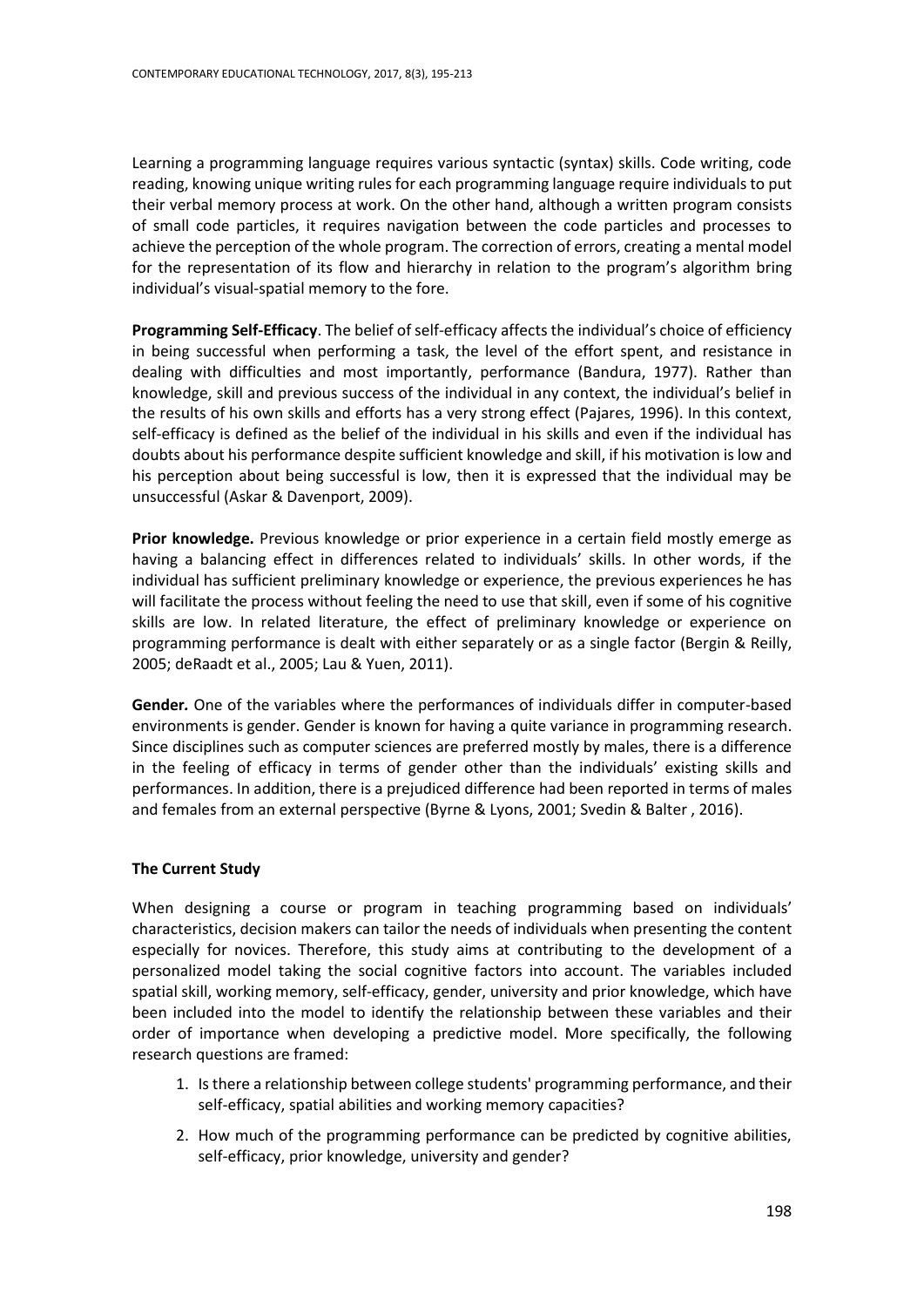## **Method**

This study has been modeled on the foundation of Boosted Regression Trees and Random Forests techniques that are based on mining and are used in non-parametric situations. The model has firstly been tested with Boosted Regression Trees method and with Random Forest technique in order to predict the validity of the model.

## **Participants**

The study group consisted of 129 undergraduates attending the Department of Computer Education and Instructional Technology (CEIT) from three different universities who have taken the Programming Languages-I course. The Programming Languages-I course is the first course given in relation to programming in CEIT and is offered in the third semester. Participation to the study was on a volunteer base. All of the students are in the 18-25 age group, 69 (53.5%) are female and 60 (46.5%) male, and all have taken the first programming course in their undergraduate studies. All universities were located in the same city and were state-funded. They select their students based on a nation-wide university entrance exam and they were among the top 10% of the overall placement nationwide.

## **Data Collection Tools**

A demographic information form, spatial orientation test, visual-spatial memory test, verbal memory test, self-efficacy perception scale related to programming and programming performance grades have been gathered through computerized measurement tools. These measurement tools are described in detail below.

**Spatial Orientation Test***.* In the study, the computer-based "Spatial Orientation Test" has been used. This test was originally developed by Kozhevnikov and Hegarty (2001) and revised by Mazman and Altun (2013). Psychometric properties and norm data for Turkish university students was presented in detail at Mazman and Altun (2013) study.

**Visuo-Spatial Memory / Number Rotation Test***.* "Visuo-Spatial Memory-Number Rotation Test" was developed by [Blasko, Holliday-Darr, Mace, and](#page-14-7) Blasko-Drabik, (2004) within the scope of Visual Evaluation and Instruction Project (VIS) (http://viz.bd.psu.edu), to evaluate, analyze and develop spatial performances. There are two different sub-tasks in the test, namely rotating certain letters in the mind and keeping the direction locations of the rotated letters. This test has been coded in E-Prime by the researchers. Based on the participants' performances, a visuospatial memory score is generated.

**Verbal Working Memory Test***.* The measurement of the individuals' verbal working memory has been carried out by the n-back task software called "Brain workshop" (Hoskinson, 2012). Since the software is open source code, it has been compiled and made ready to use by the translation of its interface and sound files (Cevik, 2012). The default beginning of the software is dual 2 back mode. Here, dual expresses the presentation type of the software – its modality – (sound, location, color, shape… etc.) and 2-back expresses the n value needed to go back. In the study,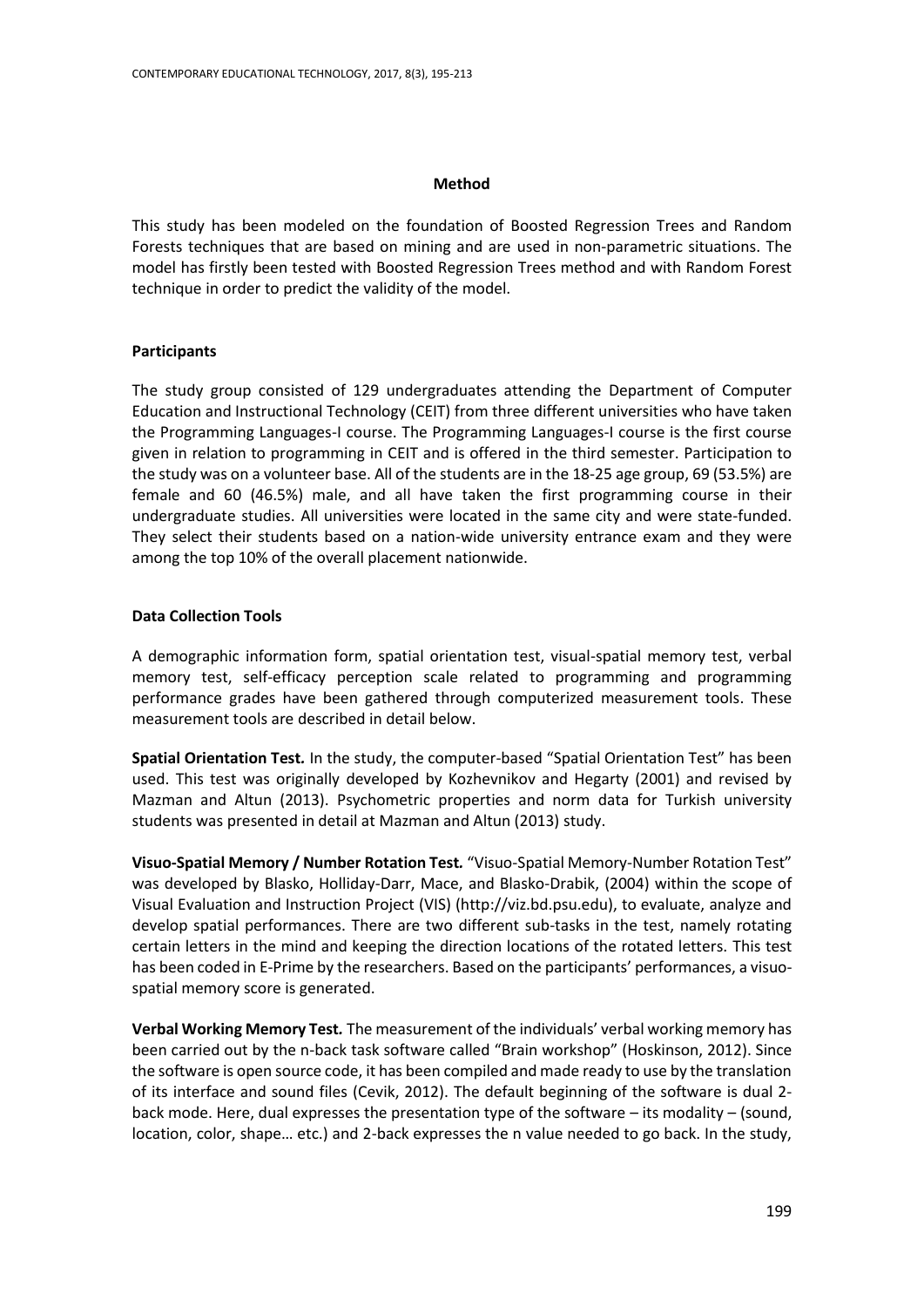since only the auditory working memory was measured, only the auditory modality has been utilized.

**Self-efficacy for Programming***.* The "Programming Self-efficacy Scale", developed by Ramalingam and Wiedenbeck (1998) and adapted to Turkish by Altun and Mazman (2012) has been used to measure perceived self-efficacy related to programming. The scale consists of nine questions with a seven Likert-type options. It consists of two factors, "complex programming tasks" and "simple programming tasks". The minimum score achievable in the scale is 7 and the maximum is 63. The internal consistency coefficient of the scale has been calculated as 0.928.

**Programming Performance**. For programming performance, the end of semester grades individuals received upon completion of the Programming-I course have been evaluated. The students' end of year passing grade (as percentages) has been requested from three instructors at three universities. The end of the year passing grade consists of the midterm and the end of year final tests.

**Demographic Variables***.* Data about gender, age, university and prior knowledge were gathered through a demographic information form. Questions about prior knowledge consisted of "if they had taken any programming course before the university and whether they could write a program in any programming languages?" If answer is "yes" for either of the questions that participant is coded as having prior knowledge. If answer is "no" for both of the two questions that participants is coded as having no prior knowledge.

## **Data Collection Process**

Data has been collected from three different universities. Once the students were informed about the place and duration of the data collection process, each session was carried out on a one-to-one basis with each student, each lasting between 25 to 30 minutes. Participants were informed about that the time was not limited but their reaction time will be logged through their number of correct answers for scoring. Instruction screens and sample solution video was presented for a computer-based test, which was followed by practice questions proceeding to the test questions. Once the computerized tests were finished, the participants were asked to fill out a self-efficacy scale related to their computer programming experience.

## **Scoring**

The total score received from the self-efficacy scale was calculated for each participant (maximum: 63 and minimum: 0). Verbal working memory scores were computed by the software itself as a performance score, which was calculated in terms of reaction times and accuracy (See Jaeggi, 2010 for detailed information). For the Spatial Orientation, Mental Rotation, and Visuo-Spatial Memory Tests, two separate scores were calculated; the reaction time score and accuracy score. Since both the accuracy score and reaction time score present important information about the difficult level of the task and the skills individuals possess, it is stated that it would be more significant to weigh and integrate the accuracy and reaction time scores and produce a single dependent variable [\(Bruyer & Brysbaert, 2011;](#page-14-8) Wagenmakers et al., 2007). Thus, the general efficacy scores suggested by Luft et al. (2013) have been calculated by the following formula (1).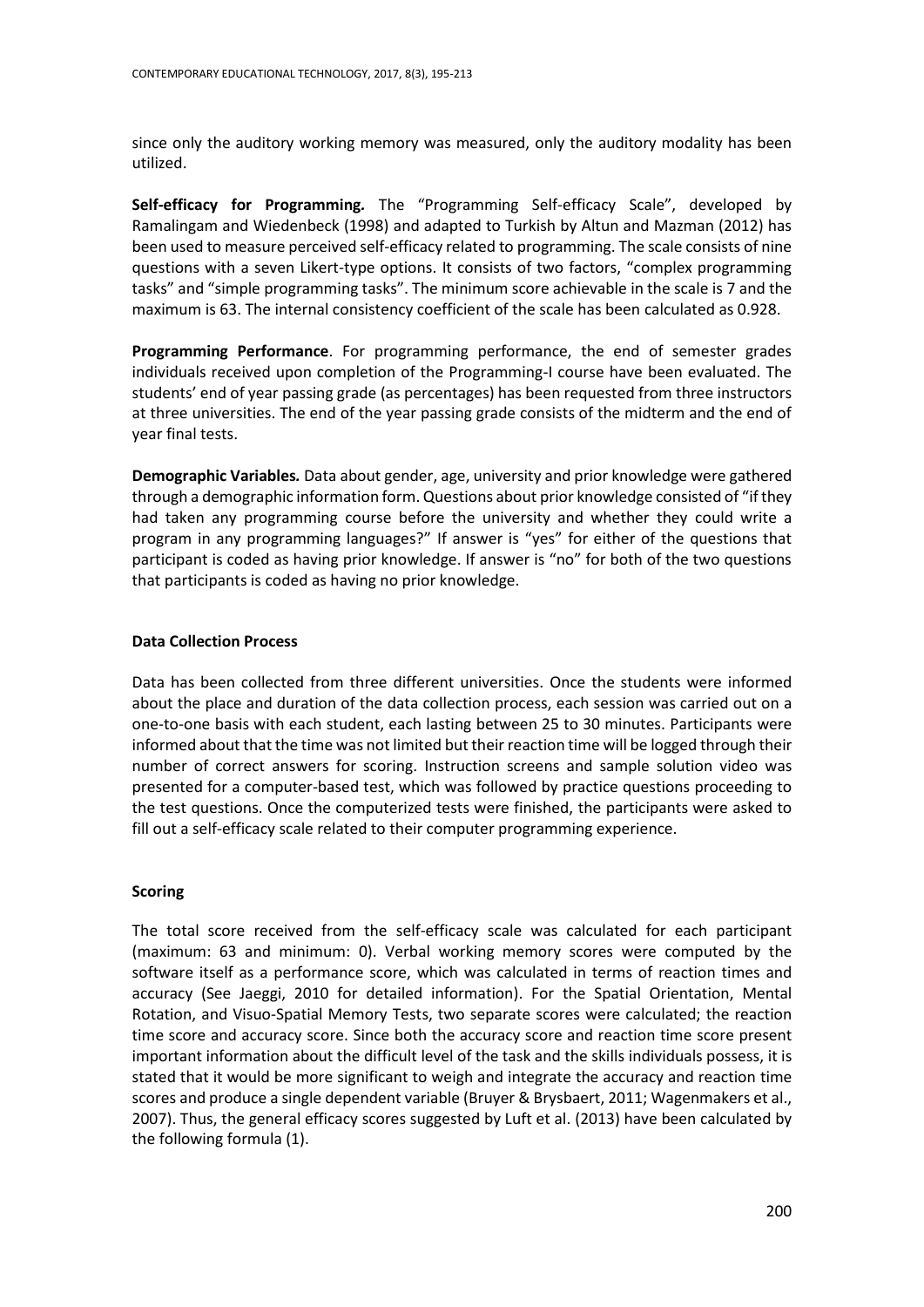Number of correct answers - Number of wrong answers

Efficacy Score  $=$ 

Average Reaction Time

(1)

## **Data Analysis**

Boosted Regression Tree (BRT), which is one of the tree-based methods based on data mining method, was utilized to analyze the data. According to traditional approaches, the reactions given by individuals in cognitive systems are generally the common product of the effect of a series of constructs. Although it is known that the inner dynamics of these constructs are complex, the interaction between these constructs are limited most of the time as in the most general example of the assumption, the interaction between the constructs is linear (Carello & Moreno, 2005). However, cognitive skills cannot always be linear. Therefore, there is a need for non-linear methods which could help us better define such complex relationships in particular (Luft et al., 2013). In order to test the validity of BRT findings, the same model has been analyzed with the Random Forests method.

BRT is a technique which combines the strengths of regression trees (models that relate a response to their predictors by recursive binary splits) and boosting (an adaptive method for combining many simple models to give improved predictive performance) (Elith, Leathwick, and Hastie, 2008). On the contrary of standard regression methods which produce a single predictive model, BRT fit multiple simple models and combine them for prediction, thus improving predictive performance (Buston & Elith, 2011). While different algorithms can be used to build a BRT model, Stochastic Gradient Boosting algorithm (Friedman, 2002) was performed. Random Forests, on the other hand, is a technique based on model aggregation ideas, for both classification and regression problems (Genuer, Poggi, & Tuleau-Malot, 2010). Random Forests are a combination of tree predictors such that each tree depends on the values of a random vector sampled independently and with the same distribution for all trees in the forests (Breiman, 2001). Random Forests runs efficiently on large data bases and handle thousands of input variables without variable deletion giving estimates of what variables are important in the classification (Breiman & Cutler, 2004).

## **Findings**

The descriptive statistical results achieved from the spatial orientation test, mental rotation test, visuo-spatial memory test, verbal memory test and self-efficacy perception scale related to the programming grades taken as programming performance are given in Table 1.

Table 1. Descriptive Statistics Related to Programming Performance, Spatial Orientation, Working Memory and Self-Efficacy Perception

|                         | $\overline{\text{X}}$ | Sd     | se      | Kurtosis | Skewness |
|-------------------------|-----------------------|--------|---------|----------|----------|
| Programming Performance | 66.36                 | 18.4   | 1.62    | 0.506    | $-0.790$ |
| Self-efficacy           | 42.12                 | 11.8   | 1.04    | $-0.270$ | $-0.562$ |
| Spatial Orientation     | 0.1016                | 0.0053 | 0.00047 | 1.900    | $-0.955$ |
| <b>Mental Rotation</b>  | 0.0043                | 0.0032 | 0.00027 | 0.509    | 0.633    |
| <b>Spatial Memory</b>   | 0.0026                | 0.0058 | 0.00051 | 0.263    | $-0.142$ |
| Verbal Memory           | 60.64                 | 19.1   | 1.68    | $-0.431$ | $-0.246$ |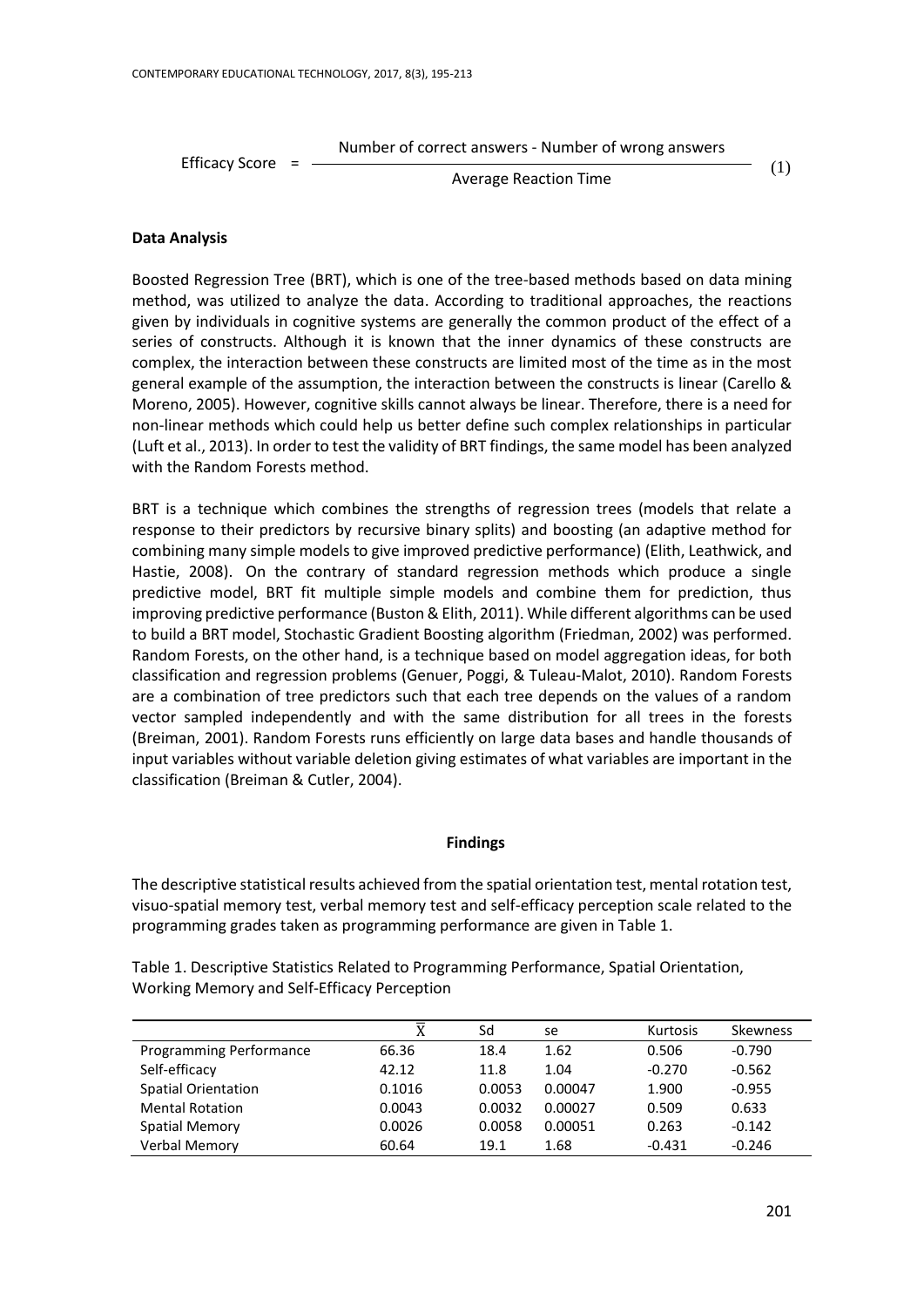The correlations between the variables has been calculated and presented in Table 2.

|                        | Programming<br>Performance | Self-efficacy | Spatial<br><b>Orientation Rotation</b> | Mental | Spatial<br>Memory | Verbal<br>Memory |
|------------------------|----------------------------|---------------|----------------------------------------|--------|-------------------|------------------|
| Progr. Perform.        | 1                          |               |                                        |        |                   |                  |
| Self-efficacy          | $0.406**$                  | 1             |                                        |        |                   |                  |
| Spatial Orientation    | 0.063                      | 0.000         | 1                                      |        |                   |                  |
| <b>Mental Rotation</b> | 0.027                      | 0.062         | 0.130                                  | 1      |                   |                  |
| <b>Spatial Memory</b>  | 0.117                      | 0.091         | 0.168                                  | 0.061  | 1                 |                  |
| Verbal Memory          | $-0.037$                   | 0.059         | 0.089                                  | 0.148  | 0.225             | 1                |

| Table 2. Correlation Matrix between the Variables |  |  |
|---------------------------------------------------|--|--|
|---------------------------------------------------|--|--|

As presented in Table 2, while there is a very low (r<0.5, p<0.05) correlation between programming performance and self-efficacy perception and spatial memory and verbal memory, no correlations between the other variables have been significant.

#### **Predicting Programming Performance Model with Tree-based Methods**

In order to determine the predictive power of programming performance of a total of eight variables, the boosted regression analysis technique has been applied. The maximum number of nodes for each tree has been set to be three as the default, the number of additive terms (successive number of trees) has been left as 200 as the default and learning rate (shrinkage parameter) has been selected as 0.1000 as default. The random test data proportion has been determined as 0.1 (10%). This proportion expresses that 10% of the total observation number will be used as test data for validity and 90% will be used as education data for modeling. As a result of the analysis, the most suitable sub-sampling value has been determined as 0.45. Default values have been set for stop parameters. The analyses yielded the optimal number of trees to reach at 166. The optimization graphic related to the boosted regression tree basic effect model is given in Figure 1.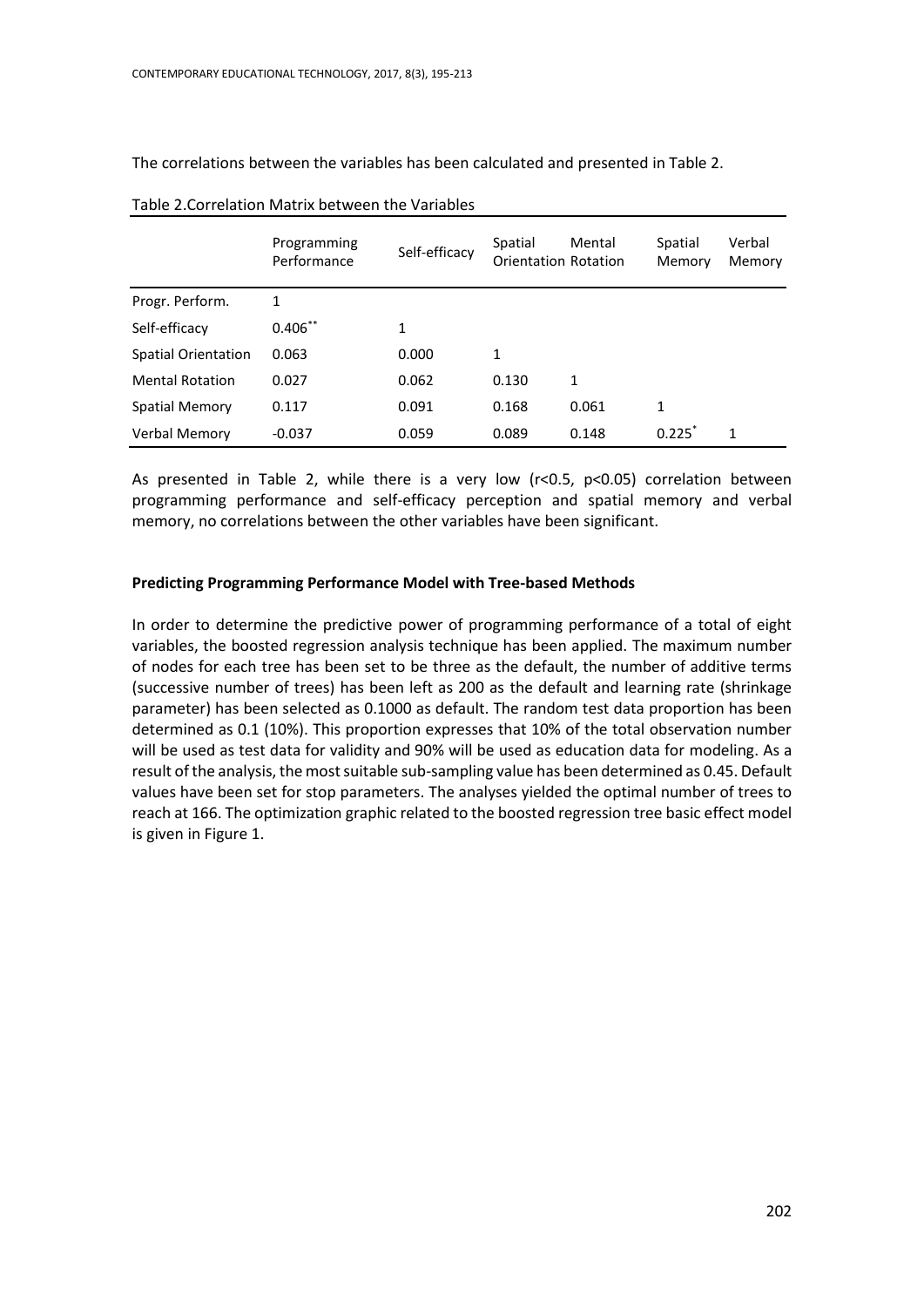

Figure 1. Optimization Graphic of Boosted Regression Tree Analysis for Programming Performance (Optimal number of trees, 166)

Figure 1 represents a plot of the prediction error function for the training data over successive trees and also an independently sampled testing data set at each stage. According to the results of the analysis, the eight variables together predict 65% of programming performance. In the determination of the prediction power of each variable separately in the boosted model, the relative importance weight and variable rank parameters have been analyzed. The importance weight and variable rank values of the variables that contribute to the prediction of the dependent variable are given in Table 3.

|                                                   | Variables | Importance |
|---------------------------------------------------|-----------|------------|
| <b>Spatial Orientation</b>                        | 100       | 1          |
| <b>Spatial Memory</b>                             | 97        | $0.965*$   |
| Self-efficacy                                     | 93        | $0.929*$   |
| <b>Mental Rotation</b>                            | 88        | $0.876*$   |
| Verbal Memory                                     | 83        | $0.830*$   |
| University                                        | 81        | $0.809*$   |
| Gender                                            | 37        | 0.365      |
| Prior-knowledge                                   | 17        | 0.169      |
| $\overline{I}$ = Importance level > 0.4 variables |           |            |

Table 3. Variable Ranks and Importance Weights Related to the Variables which Explain the Boosted Regression Tree Analysis

Numbers in Table 3 indicated that, while the spatial orientation is the variable with the highest relative importance weight among the analyzed variables in relation to the prediction of programming performance (importance level= 1), spatial memory takes the second place (importance level = 0.965), self-efficacy perception the third place (importance level = 0.929), mental rotation skill takes fourth (importance level = 0.876) and these were followed by mental memory in fifth (importance level = 0.830) and the university variable in sixth place (importance level = 0.809). The variables of gender (importance level = 0.365) and prior knowledge (importance level = 0.169) took the last two places in order of importance in predicting the programming performance. This finding shows that cognitive skills, self-efficacy perception and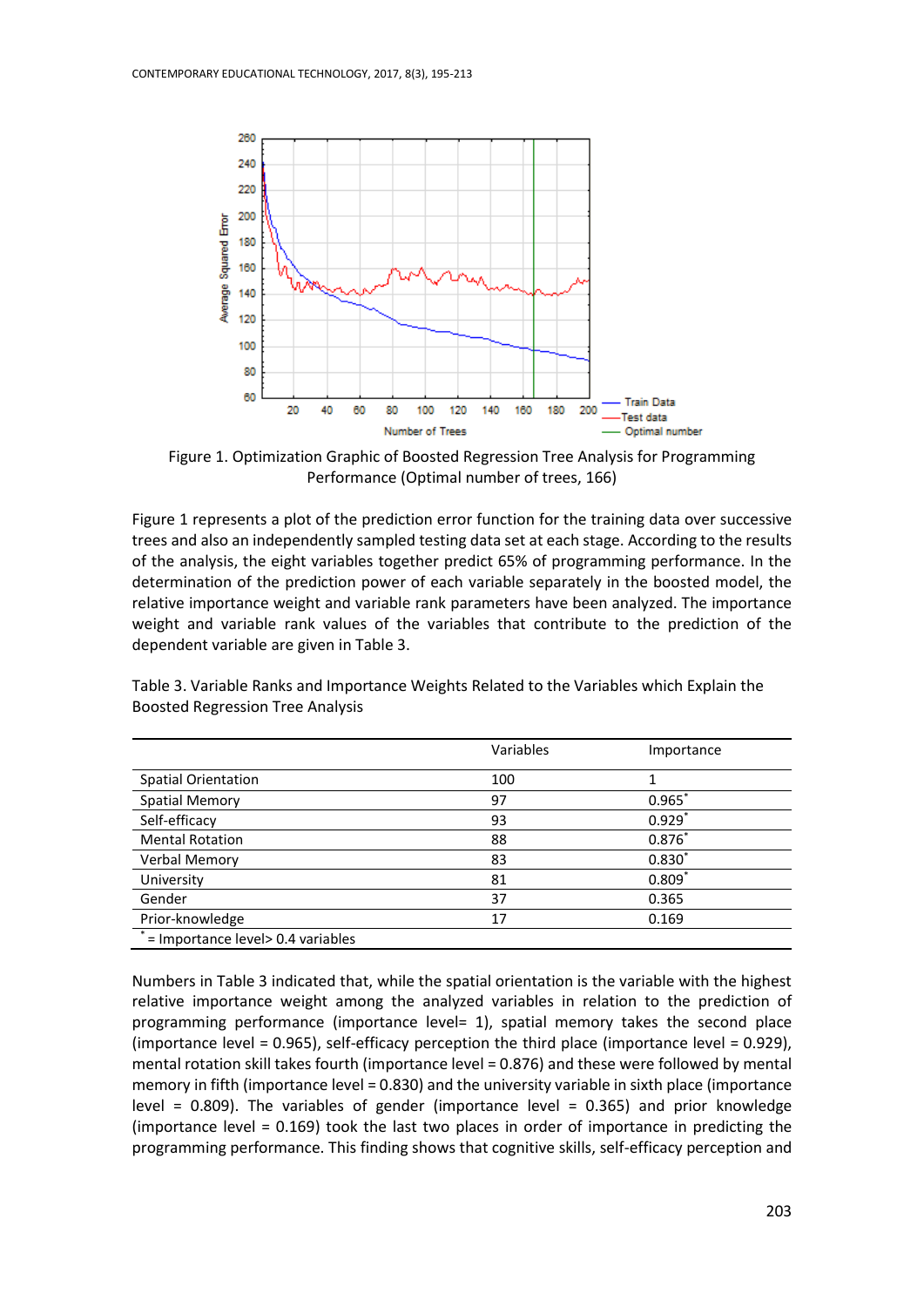university variables indicate almost equal importance in the prediction of programming performance, whereas the importance of gender and prior knowledge are relatively low. The scatter graph which shows the relationship between observed and predicted values in relation to programming performance is given in Figure 2.



**Figure 2.** Correlation between Predicted and Observed Values for Programming Performance in Boosted Regression Tree Analysis

In order to verify the model created in relation to programming performance, Random Forests method was applied. For the random trees analysis, the total number of trees has been set to 500. The random test data proportion to be used for verification has been determined as 0.1 (10%) and the most suitable sub-sampling value has been determined as 0.56.

For stop parameters, the following values have been set: "maximum node number: 100, minimum number of observations possible in the child node: 5, minimum number to stop, which controls division in a manner where the minimum number indicated in all terminal nodes does not remain more than the observation five and the maximum level possible in each tree (the depth of the tree from the root node to the highest node): 10. The total number of trees included in the analysis is 500 and the maximum tree dimension is 100. In the analysis process, the average error square graphic which reflects the development process related to the consecutive average proportion on the test and education data is shown in Figure 3.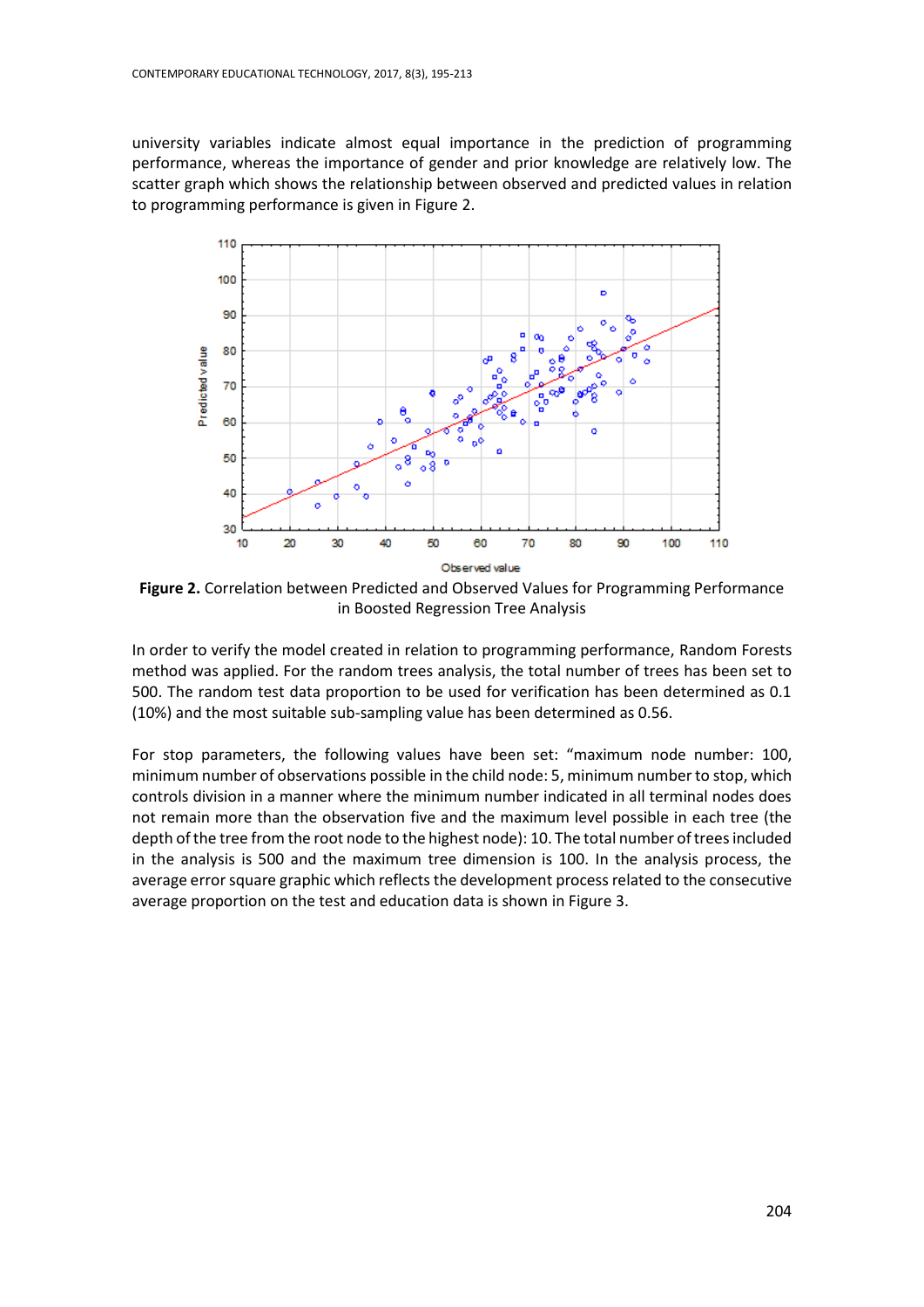

Figure 3. Average Error Squares Estimation Graphic for Programming Performance (Number of trees, set to 500)

Figure 3 reflects the basic operation in the over fitting prevention of the Random Forest algorithm. The most simple trees are added to this model, the more the erroneous classification related to the education set will decrease (StatSoft, 2013). According to the results of the Random Forests analysis, the eight variables (mental rotation, spatial orientation, visuo-spatial memory, verbal memory, self-efficacy perception related to programming, prior knowledge, the university students were attending, and gender) together predicted 60% of programming performance. In the identification of prediction power of each variable in the boosted model separately, the relative importance weights and variable rank parameters have been analyzed. The relative weight of importance of the variables and rank of the variables are given in Table 4.

|                            | Variable Rank | Importance |
|----------------------------|---------------|------------|
| University                 | 100           | $1^*$      |
| Self-efficacy              | 95            | $0.952*$   |
| <b>Mental Rotation</b>     | 48            | $0.483*$   |
| <b>Spatial Memory</b>      | 47            | $0.474*$   |
| <b>Spatial Orientation</b> | 47            | $0.470*$   |
| <b>Verbal Memory</b>       | 42            | $0.416*$   |
| Prior knowledge            | 22            | 0.215      |
| Gender                     | 19            | 0.186      |

Table 4. Variable Ranks and Their Weight of Importance in Relation to Random Forests Analysis Explanatory Variables

\* = Importance level > 0.4 variables

Table 4 presents the predictive values for programming performance, created with the Random Forests analysis. In this model, importance weight was set to 0.4 or over to estimate the predictive contribution significantly and the identified variables were determined as university, self-efficacy perception, mental rotation, spatial memory, spatial orientation and verbal memory. This finding completely overlaps with the finding achieved as a result of boosted regression analysis. However, the rank of importance of the variables in accordance with the boosted regression analysis becomes different. While the variable with the highest relative importance of weight is university, self-efficacy takes the second place, mental rotation takes the third, spatial memory takes the fourth place. These are followed by spatial orientation and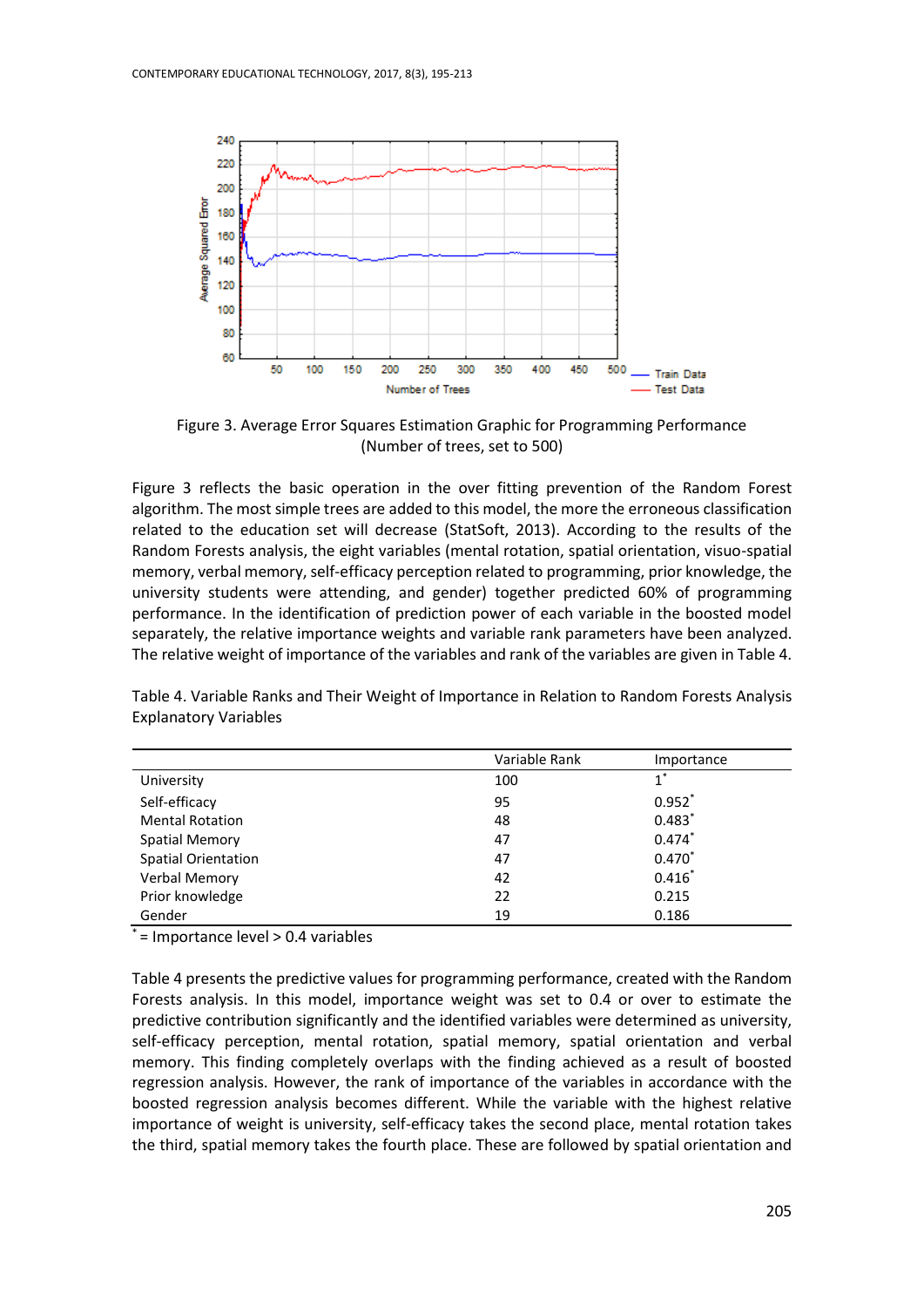verbal memory in the fifth and sixth places. Prior knowledge and gender as variables take the last two places in terms of their ranks of importance in predicting programming performance (See Table 4). The scatter graph shows the relationship between the observed and predicted values related to programming performance (See, Figure 4).



Figure 0. Correlation between Predicted and Observed Values for Programming Performance in Random Forests Analysis

The results of the Random Forests analysis have shown similar results to the boosted regression tree analysis. While the importance weight proportions in dependent variable prediction have been observed to be very close, the variables which contributed to the model have been observed to be the same yet in slightly different order. While cognitive skills, self-efficacy perception and the university students were attending have been identified as significant variables which contribute to the model, the importance weight of variables of gender and prior knowledge have been shown to be very low.

## **Conclusion and Discussion**

This study explored the effects of various self-report and cognitive performance data on undergraduate students' computer programming performances from individual differences paradigm. The model included variables related to cognitive skills such as spatial skills (spatial orientation and mental rotation) and working memory (spatial memory and verbal memory), together with self-efficacy perception related to programming, gender, prior knowledge and the university students attend. At first, the correlation matrix had been evaluated, which indicated a very low (r<0.5, p<0.05) correlation between programming performance and self-efficacy perception and spatial memory and verbal memory; yet, no correlations between the other variables had been significant. This finding can be interpreted as the lack of collinearity among predictor variables, which implies that the order of variables entering the model may not affect the model leading to bias in relative importance among predictor variables.

First of all, the results showed that no linear relationship was observed among variables. This finding indicated that the interaction between the selected social cognitive skills of individuals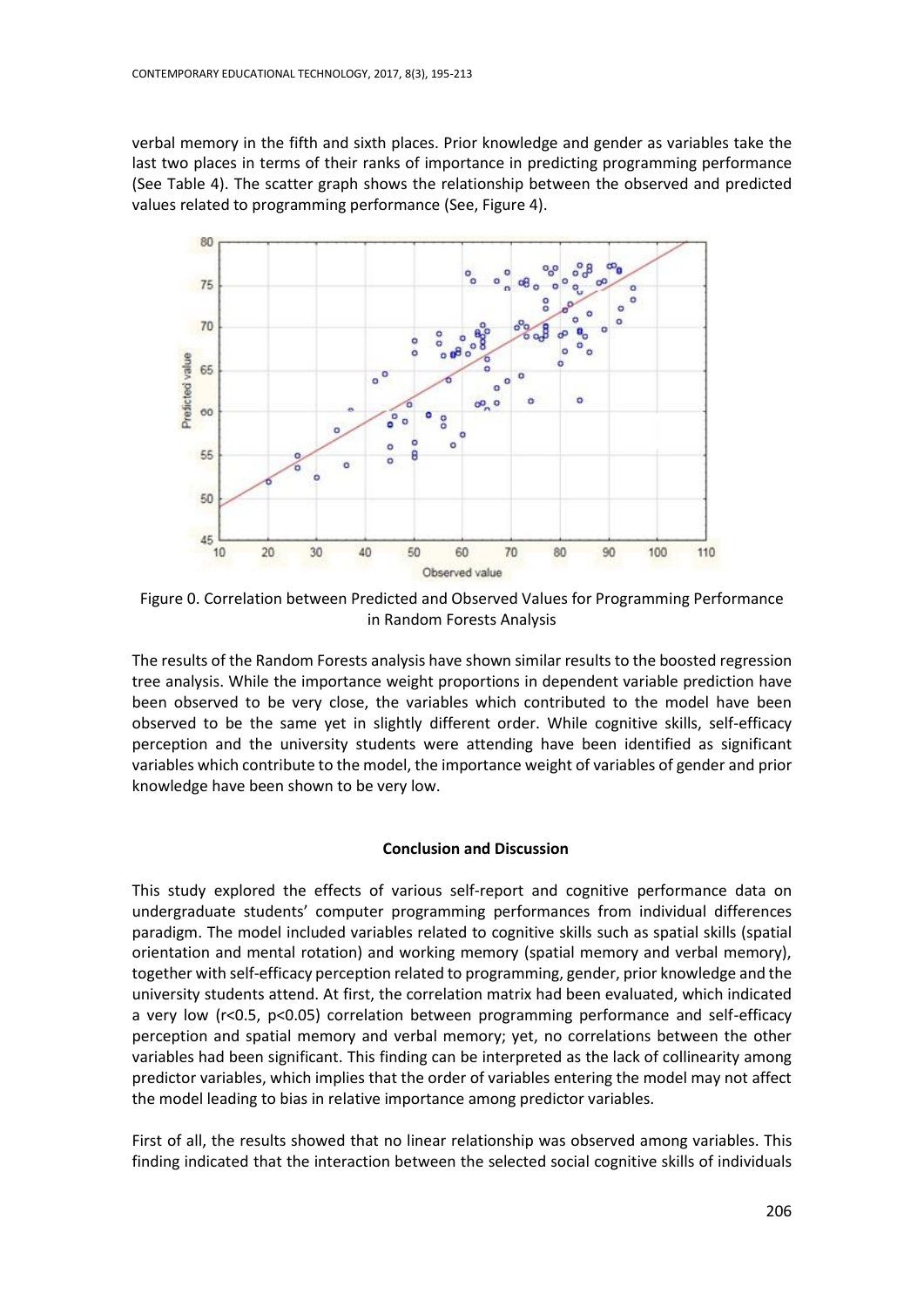and their performance (or success) could be dynamic; in other words, individuals who are good at particular skills could have been poor at other skills. In fact, Carello and Moreno (2005) also expressed that the interaction between the response times given by individuals in cognitive systems as generally being the common product of a series of the effects of components, and that these components will be complex and a linear assumption will limit us to predict this interaction. Luft et al. (2013) stated that the relationship between low and high performances and cognitive skills will not always be linear; therefore, educators are cautioned not to overgeneralize their beliefs when teaching computer programming.

According to the boosted regression tree analysis results that yielded the 65% of programming performance, the most important variable has been determined as the spatial orientation skill in terms of programming performance prediction. On the other hand, spatial memory, mental orientation, self-efficacy perception and verbal memory have been identified as variables which contributed to programming performance prediction the most. Yet, the effect of prior knowledge and gender on programming performance has not been found to be significant. This finding shows that individuals' cognitive skills have a very important effect on programming performance. In order to cross-validate the models, Random Forests has been applied to test it. According to the result of the Random Forests analysis, while 60% of programming performance has been predicted, the variables, which contributed significantly to the modeling of programming, remained the same and their rank of importance slightly changed. When the calculated results from both techniques are compared, the prediction rate for both techniques has been found to be similar and although the significant variables have not changed, the rate predicted with the boosted regression trees technique shows that this technique is acceptable in the interpretation of findings within the scope of the study. The variables, which contribute significantly to the prediction of the dependent variable in the model, may be taken as crossvalidation of the other technique.

The study findings show that individuals' cognitive skills are the determinant variables in computer programming performances. This finding supports the existing studies which suggest that programming is an individual activity and thus, programming performance should be analyzed with a cognitive approach and individuals' cognitive skills and processes should be taken into consideration in teaching programming [\(Ambrosio et al., 2011;](#page-14-0) Lin et al., 2016). As Sterling and Brinthaupt (2003) once put forward, certain set of cognitive skills in particular is one of the most important success criteria within the context of rank of importance. Moreover, adaptive instructional strategies and media can be designed to help low performance students (Lin et al., 2016). In educational context, however, students acquire knowledge through a socialcognitive process, mainly by observing models, with a goal-directed behavior which may or may not be observable as a result of their internal process (Bandura, 1995). Furthermore, as social cognitive theory posits, learning most likely occurs if there is a close identification between the observer and the model and if the observer also has a good deal of [self-efficacy.](https://en.wikipedia.org/wiki/Self-efficacy) According to Bandura (1995), self-efficacy is "the belief in one's capabilities to organize and execute the courses of action required to manage prospective situations". Therefore, although technical skills are given importance in both training the programmers in schools and the selection of programmers in industry, other socio-cognitive variables, such as goal-directedness, modelling, and the mode of feedback could also be expanded in further research and be integrated as an instructional intervention.

The university students attended has emerged as an important variable which contributed to the prediction of their programming performance. Although the context of the introductory course to programming are similar in each university, this finding can be explained through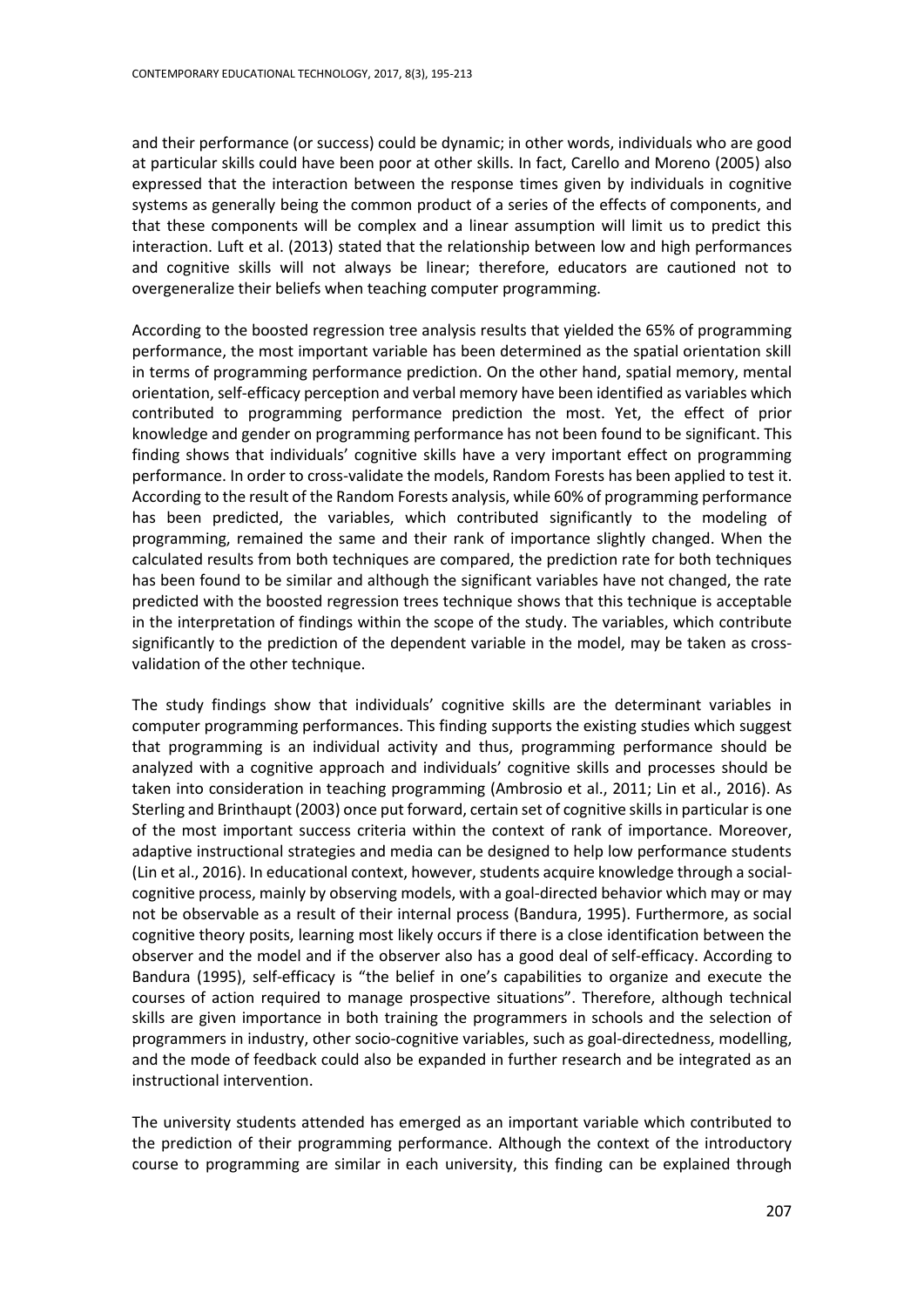various factors such as the number of instructors giving the course, evaluation of the course and grading of the exams. In his study, Mancy (2007) analyzed the relationship between working memory and programming performance and Mancy (2007) concluded that when the scoring methods are changed, the correlation coefficient between working memory and programming performance also changes. Therefore, since scoring method can change in different universities as different exam questions can be used, the university factor might have played a determinant role in predicting programming performance. In order to maintain a standard in learning outcomes, competency based evaluation can be implemented at schools.

Prior knowledge has not emerged as an important variable in modeling the programming performance in the study. In related literature, different findings exist. In some studies, prior knowledge emerges as a significant predictor of success related to programming ( [Wiedenbeck,](#page-17-1)  [2005\)](#page-17-1), whilst in others a relationship between having prior knowledge or not and programming performance was not found [\(Jegede, 2009\)](#page-16-5). The reason for the different findings in relation to prior knowledge may be that data taken as a representation of prior knowledge is different for each study. In her study, which was conducted to determine factors that promote success in an introductory college computer science course, Wilson (2002) found that although programming experience (which included both a previous programming course and self-initiated programming) was not found to be significant in his full model, when the different types of computing experiences were compared as predictors some of them were significant. [Jegede](#page-16-5)  (2009) had dealt with prior knowledge in four different dimensions and he found that programming experience and the number of program writing years are not related to selfefficacy while the number of programming courses taken and success grades related to programming courses have a significant relationship with self-efficacy.

Gender was not an important variable in the prediction of programming performance. This shows that programming performances do not differ in accordance with whether the individuals are male or female. This finding is in parallel with many studies in related literature (e.g., Byrne and Lyons, 2001;) Milic (2009) and Pillay & Jugoo (2005) have shown that gender does not have a significant effect on students' programming performance. On the other hand, there are also contrary findings which suggest that gender has an important role in programming performance. While Lau and Yuen (2011) have put forth findings in favor of males in terms of programming performance, Yurdugul and Askar (2013) have observed in their study related to the development of programming knowledge that reach in males is higher and Aşkar and Davenport (2009) have also found out that self-efficacy perception related to programming in males is once again significantly higher in males. [Beyer, DeKeuster, Walter, Colar and](#page-14-9) Holcomb (2005) have shown that gender differences are in question at the beginning of introductory courses on programming, however this difference decreases towards the end of the semester.

Lastly, some limitations of the study should be noted. First of all, this study is limited to the participation of 129 undergraduate students in three universities. Although these universities accept students from similar percentile based on a centralized university exam results; yet, students' developmental trajectories might vary during their two years of attendance. The instructors might also be another intervening effect, which leads to another limitation. Research with standardized testing on performance might overcome this issue. Another limitation could be attributed to the statistical procedures. Due to the small sample, one can argue 10 % of the participants for pre-training might not be enough for the selected sample size. More research is needed to validate or reject the findings of this study.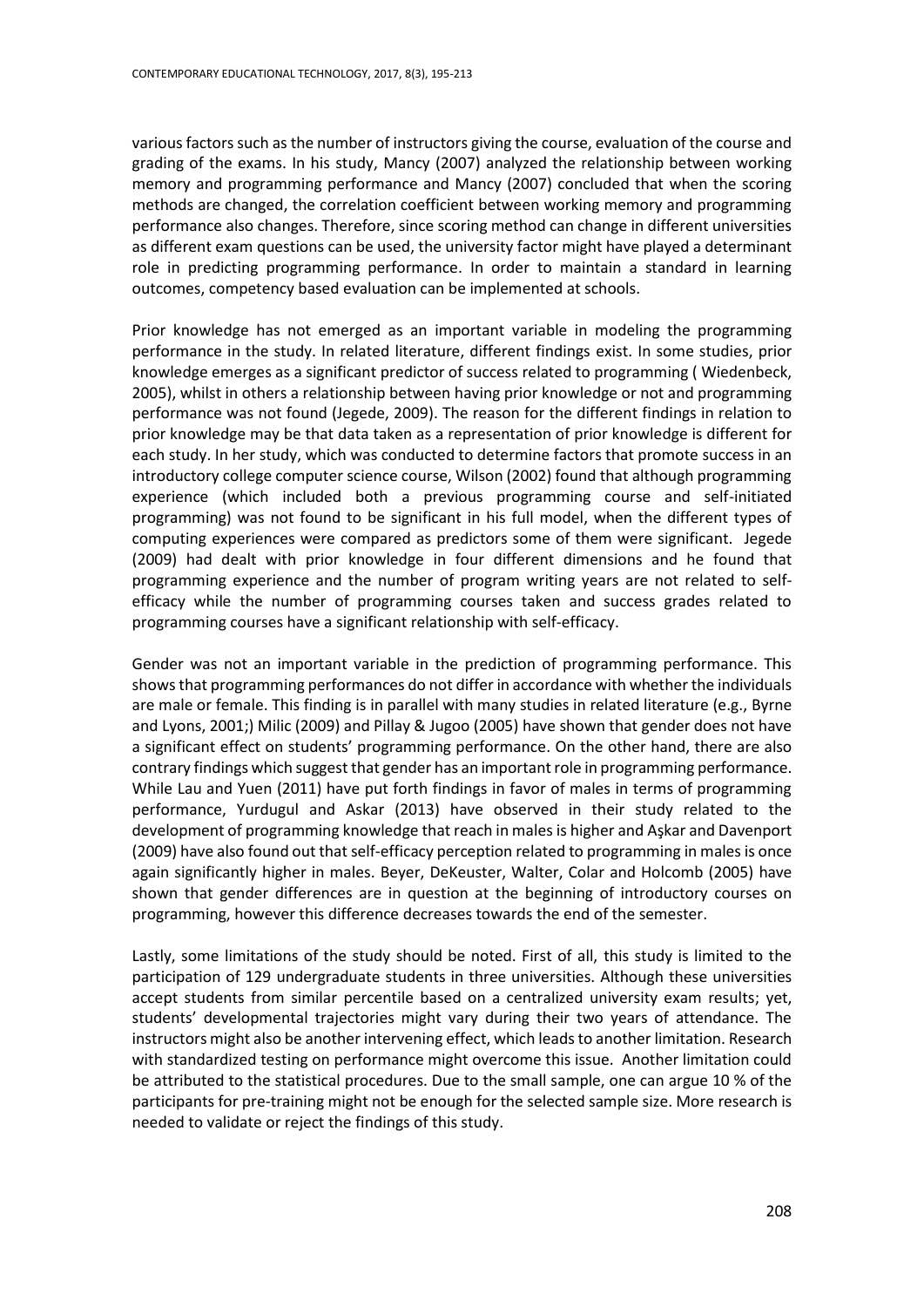#### **References**

- <span id="page-14-0"></span>Ackerman, P. L., Beier, M. E., & Bowen, K. R. (2002). What we really know about our abilities and our knowledge. *Personality and Individual Differences, 33*, 587-605.
- Altun, A., & Mazman, S. G. (2012). Programlamaya iliskin oz yeterlilik algisi olceginin Turkce formumun gecerlilik ve gvvenirlik calismasi *Reliability and validity study on Turkish version of perceived self-efficacy scale for programming*. *Egitimde ve Psikolojide Olcme ve Degerlendirme Dergisi, 3*(2), 297-308.
- <span id="page-14-3"></span>Alwin, D. F. (1994). Aging, personality and social change: The stability of individual differences over the adult life-span. In D. L. Featherman, R. M. Lerner & M. Perlmuter (Eds.), *Lifespan development and behavior*. Hillsdale, NJ: Lawrence Erlbaum Associates.
- Ambrósio, A. P., Costa, F. M., Almeida, L., Franco, A., & Macedo, J. (2011, October). Identifying cognitive abilities to improve CS1 outcome. In *Frontiers in Education Conference (FIE),*  F3G-1.
- Askar, P. & Davenport, D. (2009). An investigation of factors related to self-efficacy for Java programming among engineering students. *The Turkish Online Journal of Educational Technology - TOJET, 8*(1), 26-32.
- <span id="page-14-5"></span>Baddeley, A. (1992). Working memory. *Science, 255*(5044), 556-559.
- Bandura, A. (1977). Self-efficacy: Toward a unifying theory of behavioral change. *Psychological Review, 84*, 191-215.
- Bandura, A. (1995). Self-efficacy in changing societies. New York: Cambridge University Press.
- <span id="page-14-2"></span>Bergersen, G. R. & Gustafsson, J. E. (2011). Programming skill, knowledge, and working memory among professional software developers from an investment theory perspective. *Journal of Individual Differences, 32*(4), 201-209.
- <span id="page-14-6"></span>Bergin, S. & Reilly, R. (2005). Programming: Factors that Influence Success*. ACM SIGCSE Bulletin.,* 37(1), 411-415.
- <span id="page-14-1"></span>Bergin, S. & Reilly, R. (2006). Predicting introductory programming performance: A multiinstitutional multivariate study. *Computer Science Education*, 16(4), 303-323.
- <span id="page-14-9"></span>Beyer, S., DeKeuster, M., Walter, K., Colar, M., & Holcomb, C. (2005). Changes in CS students' sttitudes towards CS over time: An examination of gender differences. *SIGCSE Bull., 37*(1), 392-396.
- <span id="page-14-7"></span>Blasko, D., Holliday-Darr, K., Mace, D., & Blasko-Drabik, H. (2004). VIZ: The visualization assessment and training Web site. *Behavior Research Methods, Instruments, & Computers, 36*(2), 256-260.
- <span id="page-14-4"></span>Blustein, J. & Satel, J. (2003). Spatial Ability and Information Shape: When do individual differences matter *Technical Report CS-2003-11*. Canada: Faculty of Computer Science Dalhousie University.
- <span id="page-14-8"></span>Breiman, L., (2001). Random forests. *Machine Learning*, 45, 5-32.
- Breiman, L. & Cutler, A. (2004). Random forests. Retrived on 24 August 2016 from http://www.stat.berkeley.edu/~breiman/RandomForests/cc\_home.htm.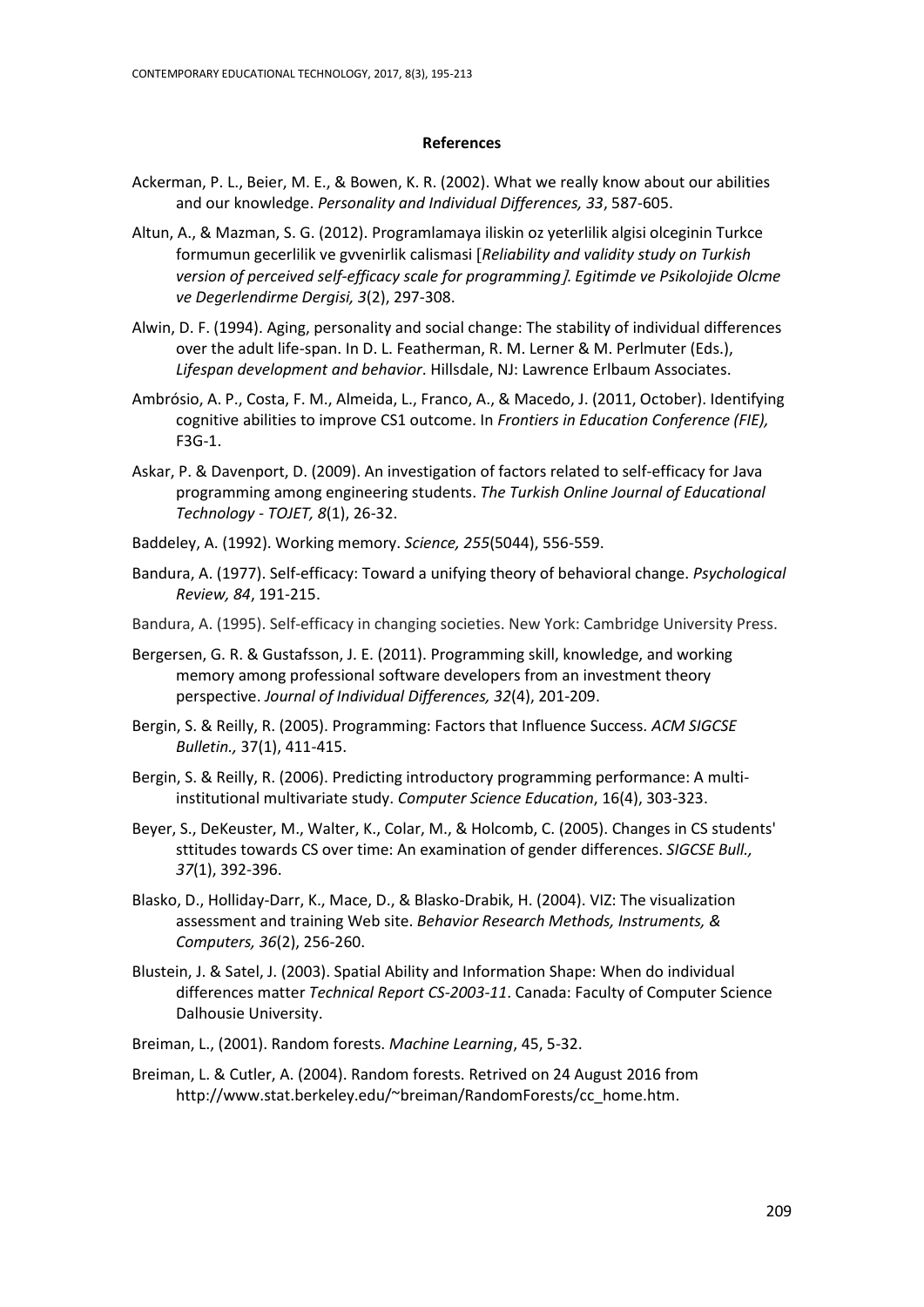- Bruyer, R. & Brysbaert, M. (2011). Combining speed and accuracy in cognitive psychology: Is the inverse efficiency score (IES) a better dependent variable than the mean reaction time (RT) and the percentage of errors (PE)? *Psychologica Belgica, 51*(1), 5-13.
- Byrne, P. & Lyons, G. (2001). The effect of student attributes on success in programming. *SIGCSE Bulletin, 33*(3), 49-52.
- Buston, P. M. & Elith, J. (2011). Determinants of reproductive success in dominant pairs of clownfish: A boosted regression tree analysis. *Journal of Animal Ecology*, *80*(3), 528-538.
- Carello, C. & Moreno, M. A. (2005). Why nonlinear methods. In M. A. Riley and G. C. van Orden (Eds.), *Tutorials in contemporary nonlinear methods for the behavioral sciences* (pp.1- 25). Retrieved on 24 August 2016 from [https://www.nsf.gov/sbe/bcs/pac/nmbs/nmbs.](https://www.nsf.gov/sbe/bcs/pac/nmbs/nmbs) pdf
- Caspersen, M. E. (2007). *Educating novices in the skills of programming* (Unpublished doctoral dissertation). Aarhus, Denmark: University of Aarhus, Department of Computer Science.
- Charlton, J. P. & Birkett, P. E. (1999). An integrative model of factors related to computing course performance. *Journal of Educational Computing Research, 20*(3), 237-257.
- Chen, C. (2000). Individual differences in a spatial-semantic virtual environment. *Journal of the American Society for Information Science, 51*(6), 529-542.
- Cevik, V. (2012). *The roles of working memory capacity and instructional strategy teaching in complex cognitive task performances* (Unpublished doctoral dissertation). Ankara, Turkey: Hacettepe University Department of Computer Education and Instructional Technologies.
- Daneman, M. & Merikle, P. M. (1996). Working memory and language comprehension: A meta-analysis. *Psychonomic Bulletin & Review, 3*(4), 422-433.
- deRaadt, M., Hamilton, M., Lister, R., Tutty, J., Baker, B., Box, I., & Tolhurs, D. (2005, July). Approaches to learning in computer programming students and their effect on success. *Paper presented at the 28th HERDSA Annual Conference: Higher Education in a Changing World.* Sydney, Australia.
- Elith, J., Leathwick, J. R., & Hastie, T. (2008). A working guide to boosted regression trees. *Journal of Animal Ecology*, *77*(4), 802-813.
- Friedman, J. H. (2002). Stochastic gradient boosting. *Computational Statistics & Data Analysis*, *38*(4), 367-378.
- Genuer, R., Poggi, J. M., & Tuleau-Malot, C. (2010). Variable selection using random forests. *Pattern Recognition Letters*, *31*(14), 2225-2236.
- Hannay, J. E., Arisholm, E., Engvik, H., & Sjøberg, D. I. (2010). Effects of personality on pair programming. *Software Engineering, IEEE transactions on education, 36*(1), 61-80.
- <span id="page-15-0"></span>Haavisto, M.-L., & Lehto, J. E. (2005). Fluid/spatial and crystallized intelligence in relation to domain-specific working memory: A latent-variable approach. *Learning and Individual Differences, 15*(1), 1-21.
- Hoskinson, P. (2012). *Brain Workshop – a Dual N-Back game.* Retrieved on 20 December 2012 from http://brainworkshop.sourceforge.net/.
- Howard, E. V. (2002). Can we teach introductory programming as a liberal education course? Yes, we can. *The Proceedings of ISECON* (Vol. 19). San Antonio, TX.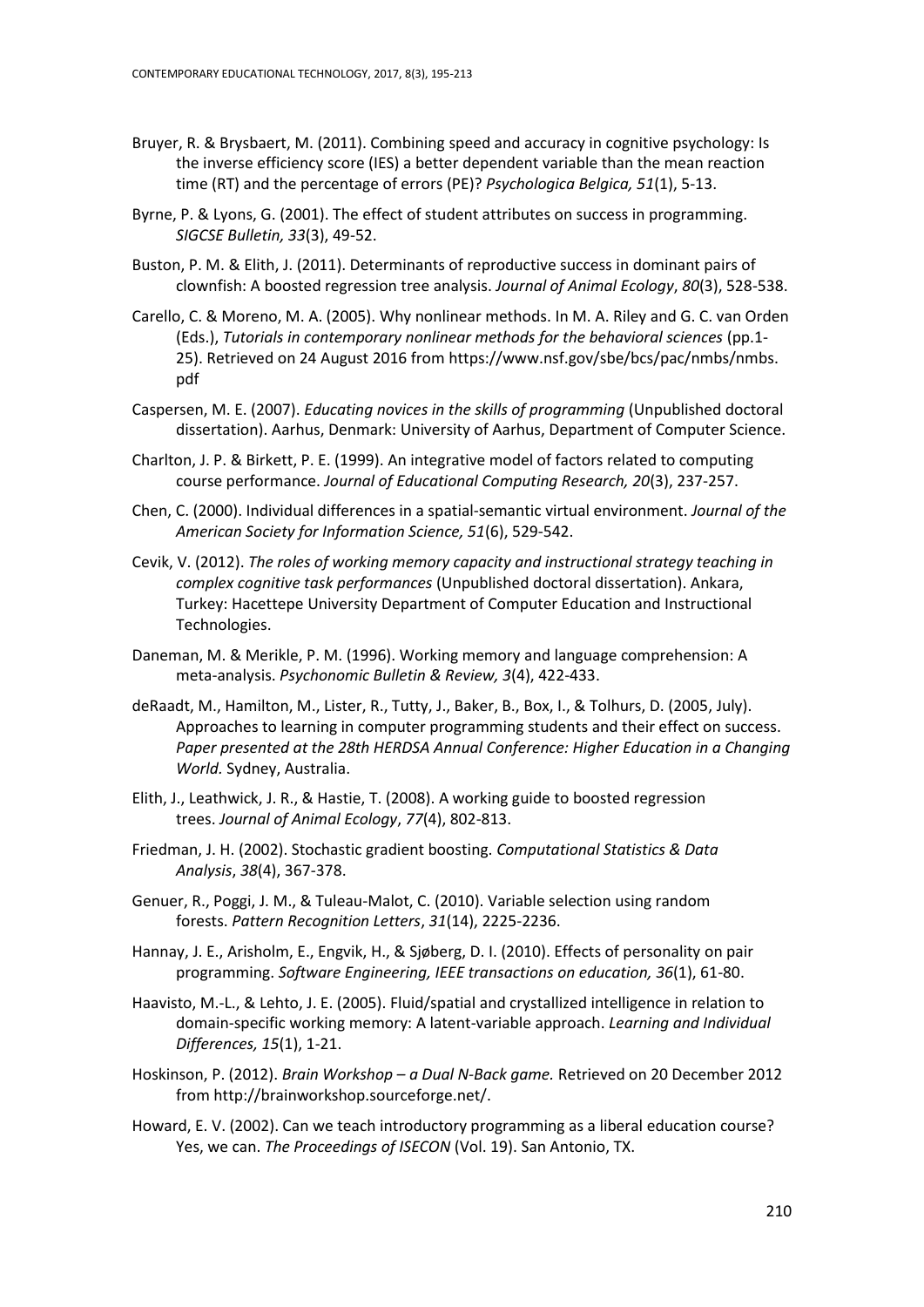- <span id="page-16-3"></span>Irons, D. M. (1982). Cognitive correlates of programming tasks in novice programmers. *Proceedings of the 1982 Conference on Human Factors in Computing Systems*. Gaithersburg, Maryland, USA.
- <span id="page-16-5"></span>Jaeggi, S. M. , Buschkuehl, M., Perrig, W. J., & Meier, B. (2010). The concurrent validity of the N-back task as a working memory measure, *Memory*, *18*(4), 394-412,
- Jegede, P. O. (2009). Predictors of Java programming self-efficacy among engineering students. *International Journal of Computer Science and Information Security, 4*(1-2). Retrieved on 24 August 2016 from https://arxiv.org/ftp/arxiv/papers/0909/0909.0074.pdf
- <span id="page-16-2"></span>Jenkins, T. (2002). *On the difficulty of learning to program.* Paper presented at the 3rd Annual Conference of the LTSN Centre for Information and Computer Sciences. Loughborough University, United Kingdom.
- <span id="page-16-1"></span>Jonassen, D. H. & Grabowski, B. L. (1993). *Handbook of individual differences learning and instruction*. London: Routledge.
- Jones, S. J. & Burnett, G. (2008). Spatial ability and learning to program. *Human Technology, 4*(1), 47-61.
- Kozhevnikov, M., & Hegarty, M. (2001). A dissociation between object manipulation spatial ability and spatial orientation ability. *Memory & Cognition, 29*(5), 745-756.
- Lau, W. W. F., & Yuen, A. H. K. (2011). Modeling programming performance: Beyond the influence of learner characteristics. *Computers & Education, 571*(1), 1202-1213.
- <span id="page-16-4"></span>Lawton, C. (2010). Gender, spatial abilities, and wayfinding. In J. C. Chrisler & D. R. McCreary (Eds.), *Handbook of gender research in psychology* (pp. 317-341). New York: Springer.
- <span id="page-16-0"></span>Lehman, S., Bruning, R., & Horn, C. (1983). A tool for improving critical thinking in web-based instruction: Two experimental studies. *The CLASS project*. The Center for Instructional Innovation of the University of Nebraska.
- Lin, Y. T., Wu, C. C., Hou, T. Y., Lin, Y. C., Yang, F. Y., & Chang, C. H. (2016). Tracking students' cognitive processes during program debugging—An eye-movement approach. *IEEE*  transactions on education, *59*(3), 175-186.
- Luft, C. D. B., Gomes, J. S., Priori, D., & Takase, E. (2013). Using online cognitive tasks to predict mathematics low school achievement. *Computers & Education, 67*(0), 219-228.
- Mancy, R. & Reid, N. (2004). *Aspects of cognitive style and programming.* Paper presented at the 16th Workshop of the Psychology of Programming Interest Group (PPIG 16). Carlow, Ireland
- Mancy, R. (2007). *Explicit and implicit learning: The case of computer programming*  (Unpublished doctoral dissertation). University of Glasgow, United Kingdom.
- Mason, R., Seton, C., & Cooper, G. (2016). Applying cognitive load theory to the redesign of a conventional database systems course. *Computer Science Education*, *26*(1), 68-87.
- Mazman, S. G. & Altun, A. (2013). Individual differences in spatial orientation performances: An eye tracking study. *World Journal on Educational Technology, 5*(2), 266-280.
- McGee, M. G. (1979). Human spatial abilities: Psychometric studies and environmental, genetic, hormonal, and neurological influences. *Psychological Bulletin, 86*(5), 889-918.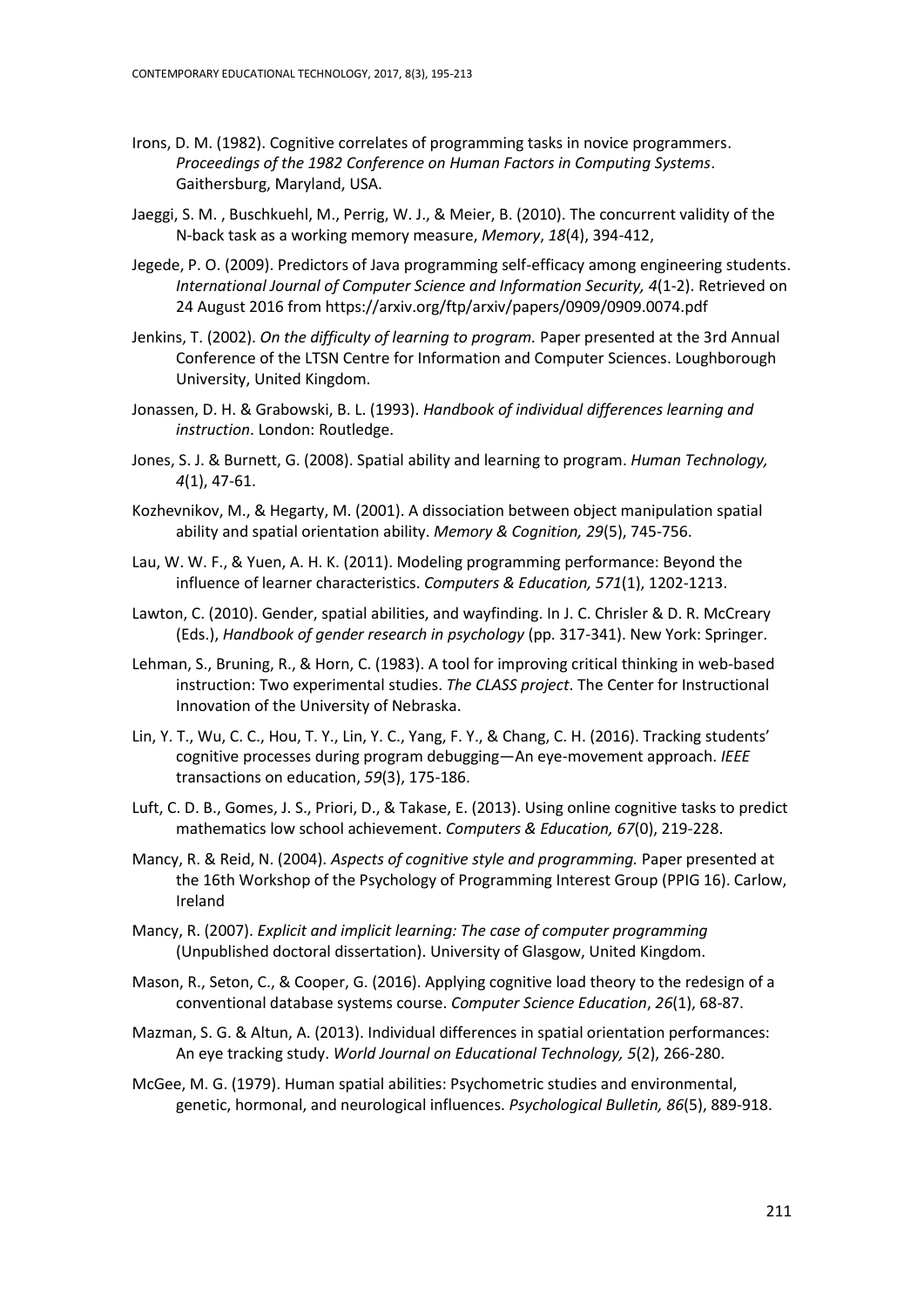- Merrienboer, J. J. G. V., & Paas, F. G. W. C. (1990). Automation and schema acquisition in learning elementary computer programming: Implications for the design of practice. *Computers in Human Behavior, 6*(3), 273-289.
- Milic, J. (2009). Predictors of success in solving programming tasks. . *The Teaching of Mathematics, 12*(1), 25-31.
- Pak, R., Rogers, W. A., & Fisk, A. D. (2006). Spatial ability subfactors and their influences on a computer-based information search task. *Human Factors: The Journal of the Human Factors and Ergonomics Society*, *48*(1), 154-165.
- Pajares, F. (1996). Self-efficacy beliefs in academic settings. *Review of Educational Research, 66*(4), 543-578.
- Pillay, N. & Jugoo, V. R. (2005). An investigation into student characteristics affecting novice programming performance. *SIGCSE Bulletin, 37*(4), 107-110.
- <span id="page-17-0"></span>Ramalingam, V. & Wiedenbeck, S. (1998). Development and validation of scores on a computer programming self-efficacy scale and group analyses of novice programmer self-efficacy. *Journal of Educational Computing Research, 19*(4), 367-381.
- Román-González, M., Pérez-González, J. C., & Jiménez-Fernández, C. (2016). Which cognitive abilities underlie computational thinking? Criterion validity of the computational thinking test. *Computers in Human Behavior*, *72*, 678-691.
- Rowan, T. C. (1957). Psychological tests and selection of computer programmers*. Journal of the ACM, 4(3*), 348-353.
- Shute, V. J. (1991). Who is likely to acquire programming skills? *Journal of Educational Computing Research, 7*(1), 1-24.
- Stalcup, K. A. A. (2005). *Multimedia learning: Cognitive individual differences and display design techniques predict transfer learning with multimedia learning modules.* (Unpublished doctoral dissertation). Graduate Faculty of Texas Tech University.
- Sterling, G. D. & Brinthaupt, T. M. (2003). Faculty and industry conceptions of successful computer programmers. *Journal of Information Systems Education, 14*(4), 417-424.
- Svedin, M. & Balter, O. (2016). Gender neutrality improved completion rate for all. *Computer Science Education*, 26(2-3), 192-207.
- <span id="page-17-1"></span>Vicente, K. J. & Williges, R. C. (1988). Accommodating individual differences in searching a hierarchical file system. *International Journal of Man-Machine Studies, 29*(6), 647-668.
- Wagenmakers, E.-J., Maas, H. J., & Grasman, R. P. P. (2007). An EZ-diffusion model for response time and accuracy. *Psychonomic Bulletin & Review, 14*(1), 3-22.
- Wiedenbeck, S. (2005). *Factors affecting the success of non-majors in learning to program.* Paper presented at the First International Workshop on Computing Education Research. Seattle, WA, USA.
- Willman, S., Lindén, R., Kaila, E., Rajala, T., Laakso, M. J., & Salakoski, T. (2015). On study habits on an introductory course on programming. *Computer Science Education*, *25*(3), 276- 291.
- Wilson, B. C. (2002). A study of factors promoting success in computer science including gender differences. *Computer Science Education, 12*(1-2), 141-164.